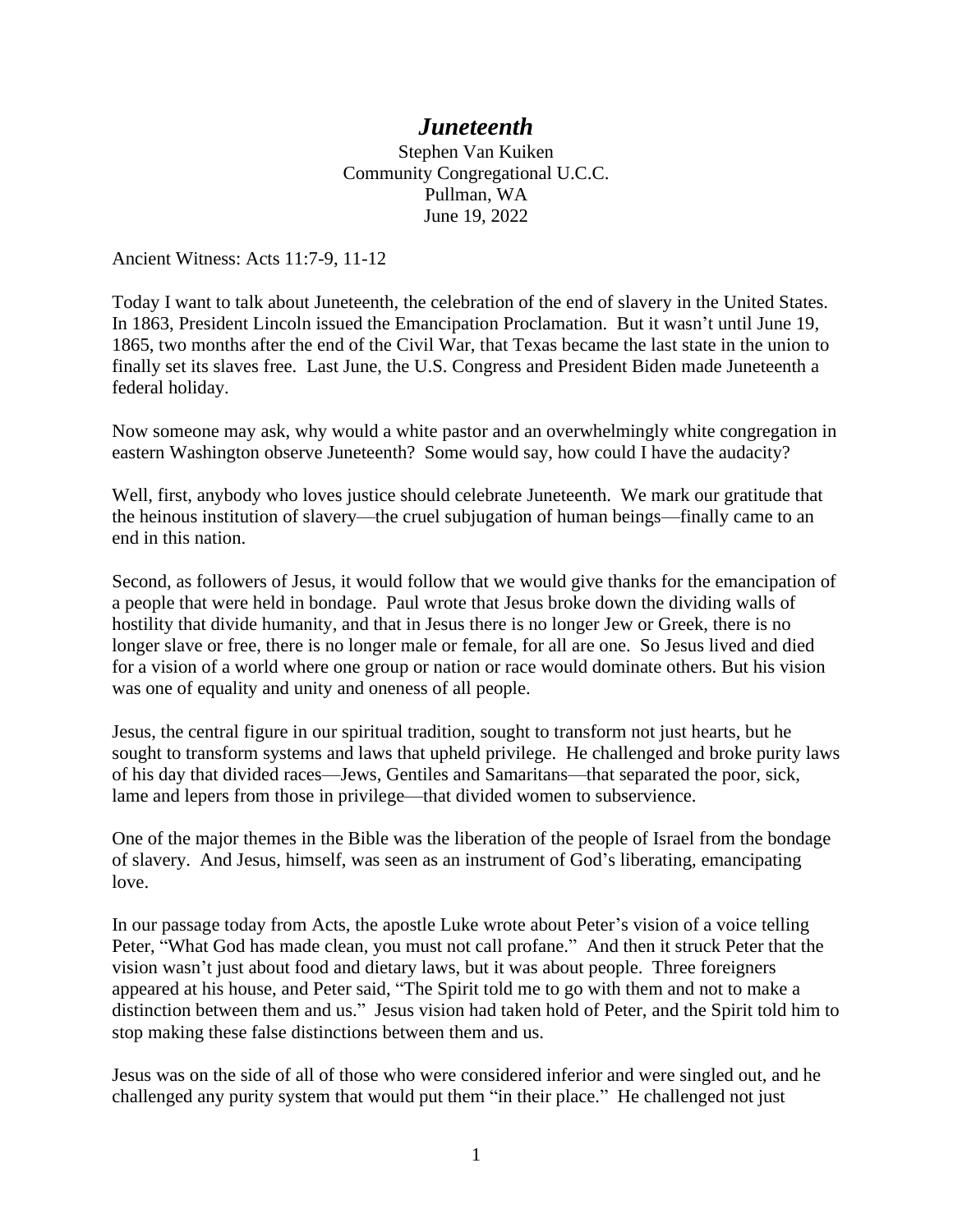personal attitudes, but he challenged the entire caste system of privilege and dominance, a system of "keeping things in their place." And this is why, it seems to me, he was such a threat and why he had to be killed by the religious and political establishment.

Marcus Borg, a New Testament scholar, once wrote,

*Jesus wasn't talking about how to be good and how to behave within the framework of a domination system. He was a critic of the domination system itself.*

This is why many of the early abolitionists were followers of Jesus and his alternative social vision. And so we observe and honor Juneteenth as an expression of our biblical faith.

But we also must acknowledge that one of the driving forces behind slavery was the Christian church. There was a form of Christianity that justified racial superiority and the owning of human beings with a distorted reading of the sacred texts. Like fundamentalism of other generations, they used the Bible to serve their greed and self interest instead of allow the Bible to transform their hearts to serve God. This was the slaveholder's religion. And it is a stain on the history of the American church.

There's a church today, not too far from here in Idaho, whose pastor makes many of the same arguments upholding slavery that were heard 200 years ago.

This leads me to the third reason why a white pastor, in an overwhelmingly white congregation, in a predominately white community *needs* Juneteenth. We *need* to observe it. Why? Because we need to acknowledge this history and the way that our ancestors benefited from this history, and we need to repent. Juneteenth for white Americans and white Christians is a *day of repentance*.

Our ancestors allowed the walls of hostility to stand. They allowed separation to persist. They allowed a false God of white superiority to infect their lives. They allowed this distinction to exist between them and us. They allowed a system that divided the children of God from each other.

The word, "repentance," comes from the Greek word, *metanoia,* which means to change one's mind, change one's perspective, change one's way of living, change the direction we are heading. And when we talk about emancipation, we are called to change the road we are on. The road I'm talking about is the road of racism. We need to be committed to being on a different road.

This road justified and rationalized owning and abusing human beings as property, as less than human. Yes, slavery ended in this nation, and we give thanks for that. However, we need to get off the road that lead to slavery. Because that road continued after slavery during the Jim Crow era.

The original Jim Crow was a name of a minstrel show character, and it represented a time of lynching and terror and the system of laws in the South that were implemented to demean and to